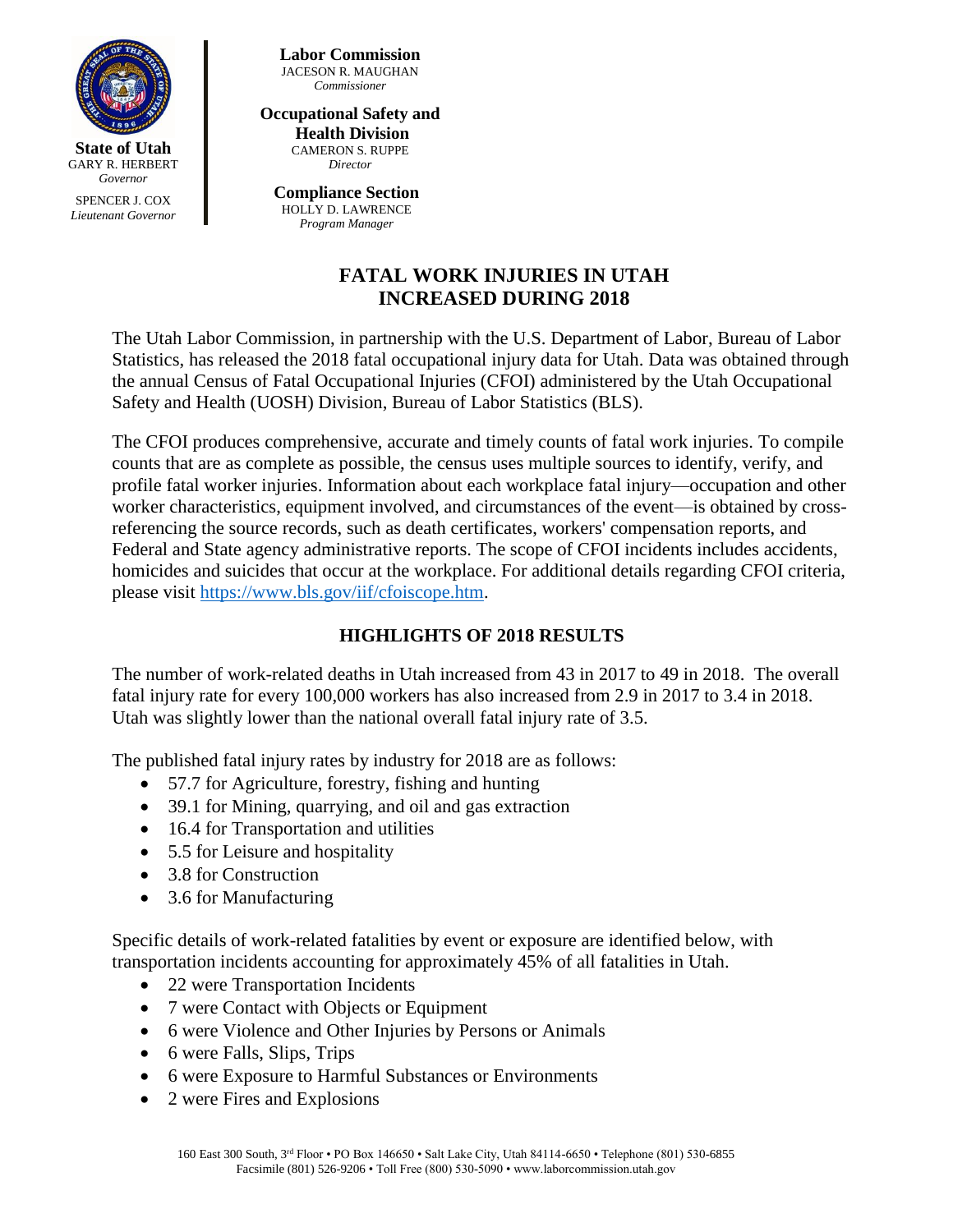### **Fatalities by Event in Industries**

- Transportation Incidents
	- o Of the 22 fatalities:
		- 14 were Roadway Incidents Involving Motorized Land Vehicles
		- 5 were Non-roadway Incidents Involving Motorized Land Vehicles
		- $\blacksquare$  1 was an Aircraft Incident
		- 1 was a Pedestrian Vehicular Incident
		- 1 was a Rail Vehicle Incident
	- o 8 were in Natural Resources and Mining
	- o 7 were in Trade, Transportation and Utilities
	- o 3 were in Leisure and Hospitality
	- o 1 was in Construction
	- o 3 other\*
- Contact with Objects and Equipment
	- o Of the 7 fatalities:
		- 4 were Struck by Object or Equipment
		- 3 were Caught in or Compressed by Equipment or Objects
	- o 3 were in Natural Resources and Mining
	- o 3 were in Manufacturing
	- o 1 was in Construction
- Violence and Other Injuries by Persons or Animals
	- o Of the 6 fatalities:
		- 3 were Intentional Injury by Person
		- 3 were Injury by Person-Unintentional or Intent Unknown
	- o 3 were in Trade, Transportation and Utilities
	- $\circ$  3 other<sup>\*</sup>
- Falls, Slips and Trips
	- o Of the 6 fatalities:
		- 5 were falls to lower level
	- o 3 were in Goods Producing
	- o 3 other\*
- Exposure to Harmful Substances or Environments
	- o Of the 6 fatalities:
		- $\blacksquare$  2 were exposure to electricity
	- o 2 were in Natural Resources and Mining
	- $\circ$  4 other\*
- Fires and Explosions
	- o Of the 2 fatalities:
		- $\blacksquare$  2 fatalities were explosions
	- o 1 in Manufacturing
	- o 1 in Trade Transportation and Utilities